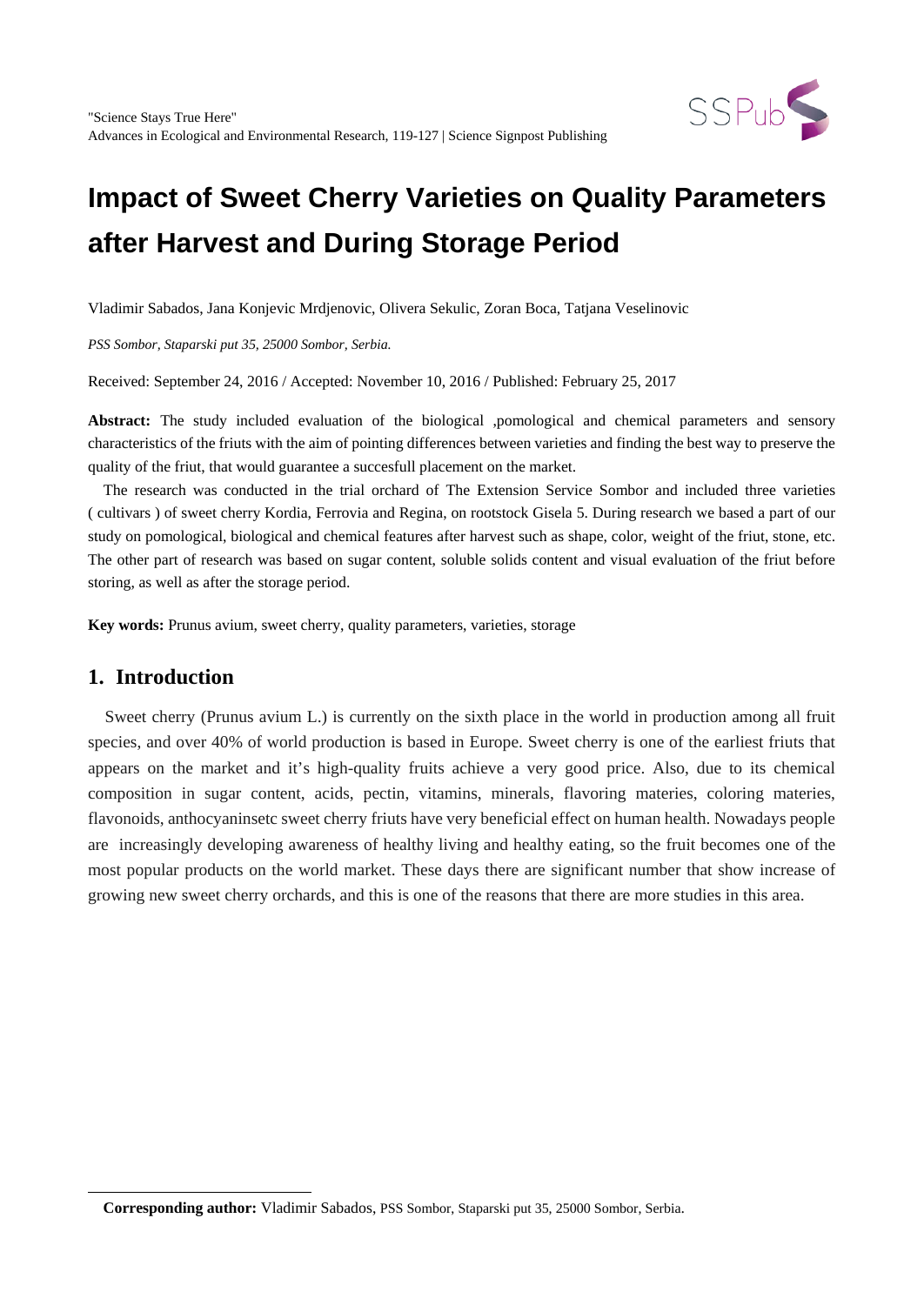



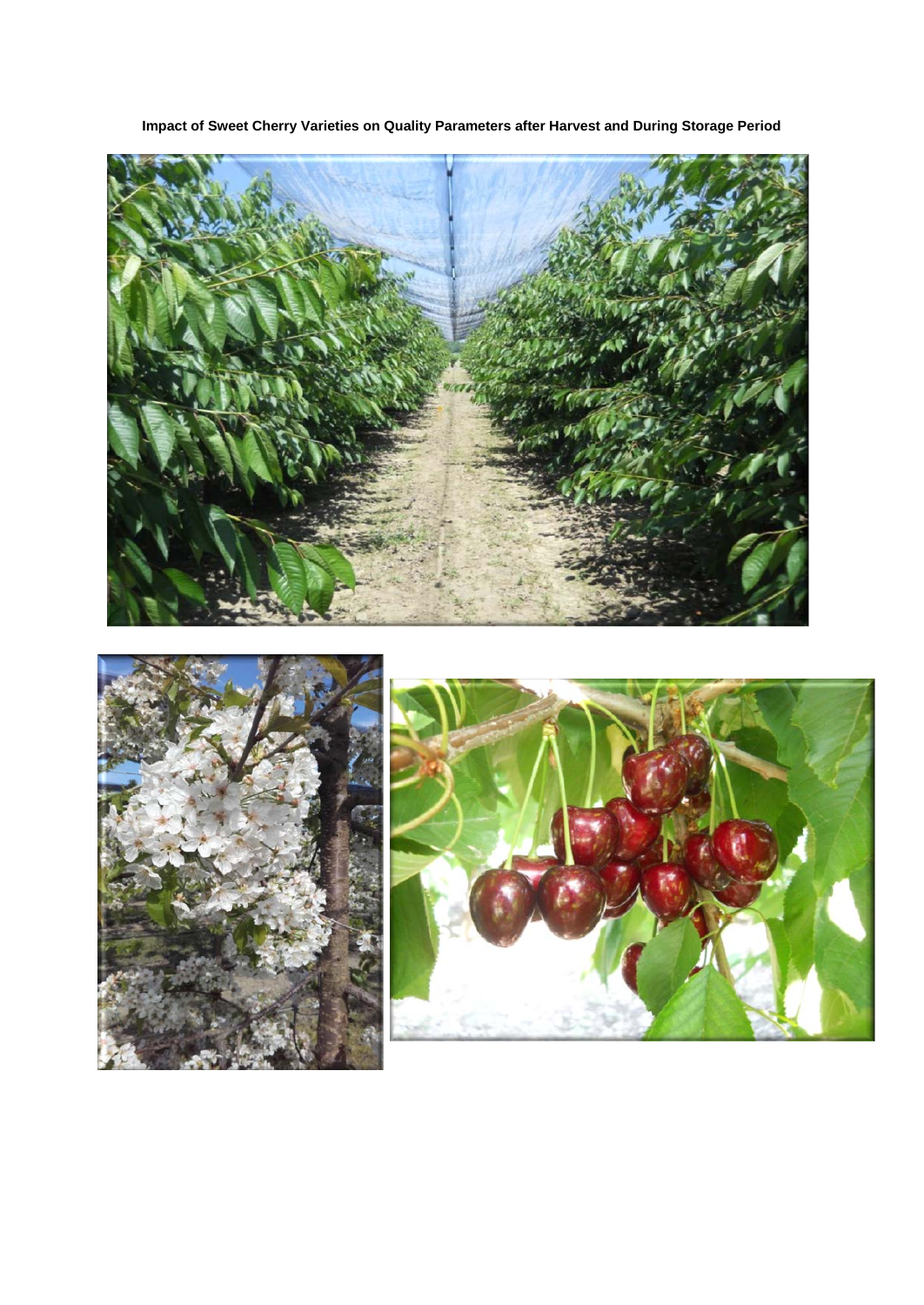## **2. Materials and Methods**

The research was conducted within the PSS Sombor The Extension Service Sombor, in the trial orchard, that was grown in April 2012, on an area of 1 ha. There are three varieties of sweet cherry included in this orchard Kordia, Ferrovia and Regina on rootstock Gisela 5. A various characteristics were studied, mainly morphological characteristics of fruits, sugar content, soluble solids, fruit firmness, juiciness, tenderness to cracking of the fruit skin, as well as the organoleptic evaluation. After the harvest, changes of these individual parameters were monitored during the storage period in cool chamber.

Characteristics of the friut were determined by measuring the dimensions of the fruit (width, length), by measuring the weight of the fruit, stone, stalk etc. During this research a laboratory equipment was used, such as laboratory balance, nonius, scalpel. Sugar content was determined using the refractometer, and soluble solids content was determined by drying to constant weight in special laboratory drier.

Organoleptic characteristics, outer appearance of the fruit, taste, firmness, juiciness etc. were evaluated by visual examination. Changes in certain parameters of the quality of the fruit during a period of storage in cool chamber after 7, 14 and 20 days were also monitored. Cool chamber that was used for storage was the most commonly used refrigerator ( not ULO), where the fruits are kept at 4 degrees C. This was choosen mainly because the most farmers use such ones. Also the yield that each variety has achieved in this year was measured and noticed.

There is also an automatic meteorogical station placed in this trial orchard, so we can monitor most meteorogical parameters, and use them in our future years of research, to see their influence on quality of the fruit.

During the flowering period bumblebees were brought in orchard to improve polination and fertilisation.

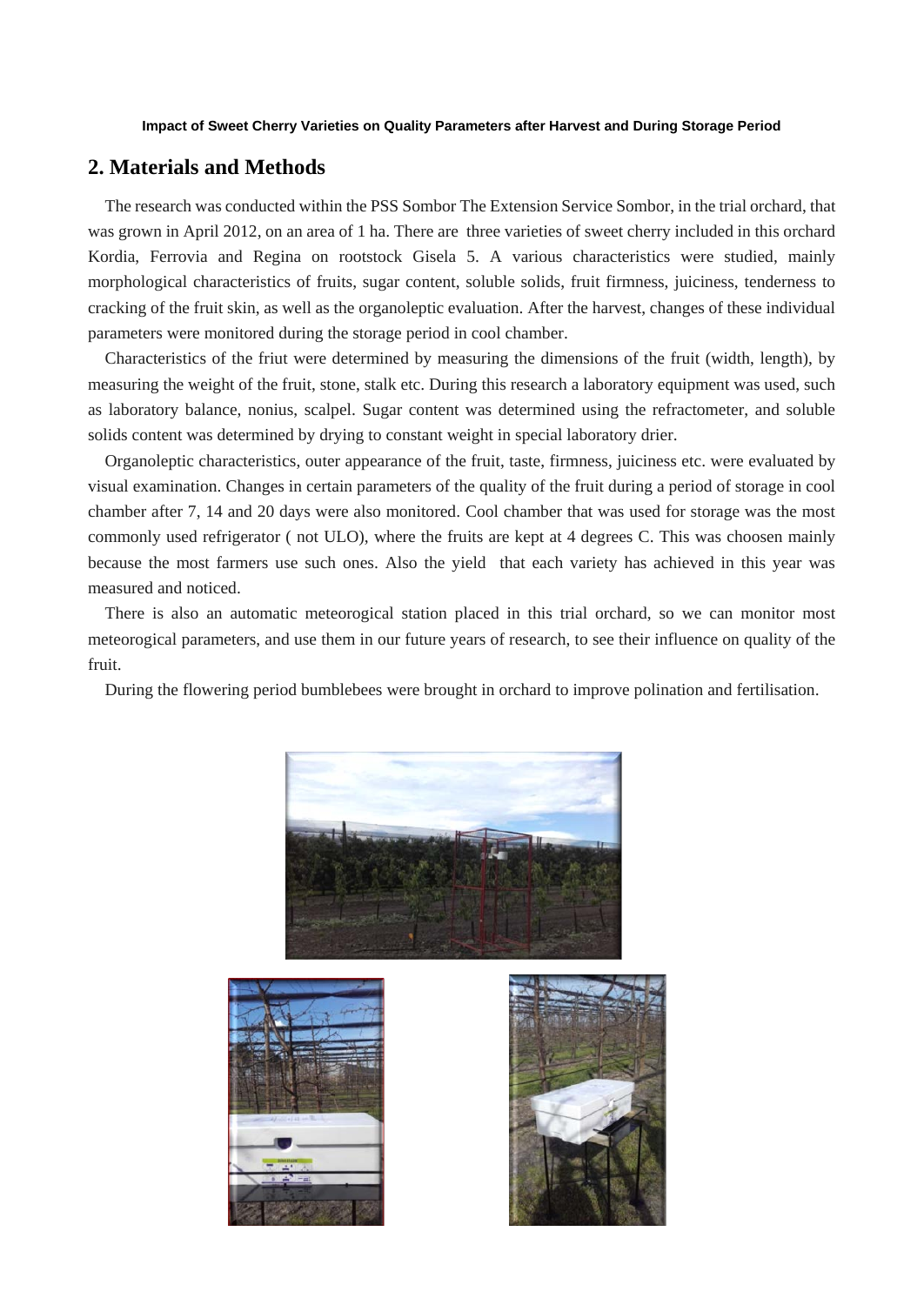## **3. Results and Discussion**

#### **3.1. Pomological Characteristics**

The average time of flowering of tested varieties at this location, was in the second decade of April, while the ripening period has lasted from the end of May to 20 June. According to the time of flowering and ripening, there was noticed the average amplitude of five days between the earliest and latest variety. Ferrovia was the first variety when it comes to flowering, then, a few days later came Kordia, and the last one flowering was Regina. The same situation was noticed during the ripening period, where the first variety was Ferrovia, than Kordia, and at the end Regina.



As for the visual and organoleptic evaluation is concerned, all the tested varieties have large, extremely well-colored fruit, cordate shape fruit. The average weight of the fruit of variety Kordia was 11.94 g, the fruit of the variety Regina was 11.45 g, while the fruit of the variety Ferrovia was 9.70 g. Stone weight varies from 0.55 g as it was maesured in the variety Regina, folowed by the 0.46 g in the variety Kordia, to 0.37 g which was the weight of the stone in the variety Ferrovia, which also has the smallest ratio (weight of the fruit / weight of the stone) . The position of the stone in ventral view was medium elliptical in tested fruits of varieties Kordia and Ferrovia, a broadly elliptical in fruits of variety Regina.



Color of the skin was marked as a brown red in varieties Kordia and Regina, and a dark red in Ferrovia variety, while the color of the flesh of the varieties Ferrovia and Regina stands out burgundy, dark red, and in fruits of the variety Kordia it was medium red color. Color of the juice in fruits of the varieties Regina and Kordia were red and in the fruits of variety Ferrovia it was purple. When it comes to the fruit firmness, fruits of the variety Kordia have shown medium firmness, and the other two varieties had firm fruits.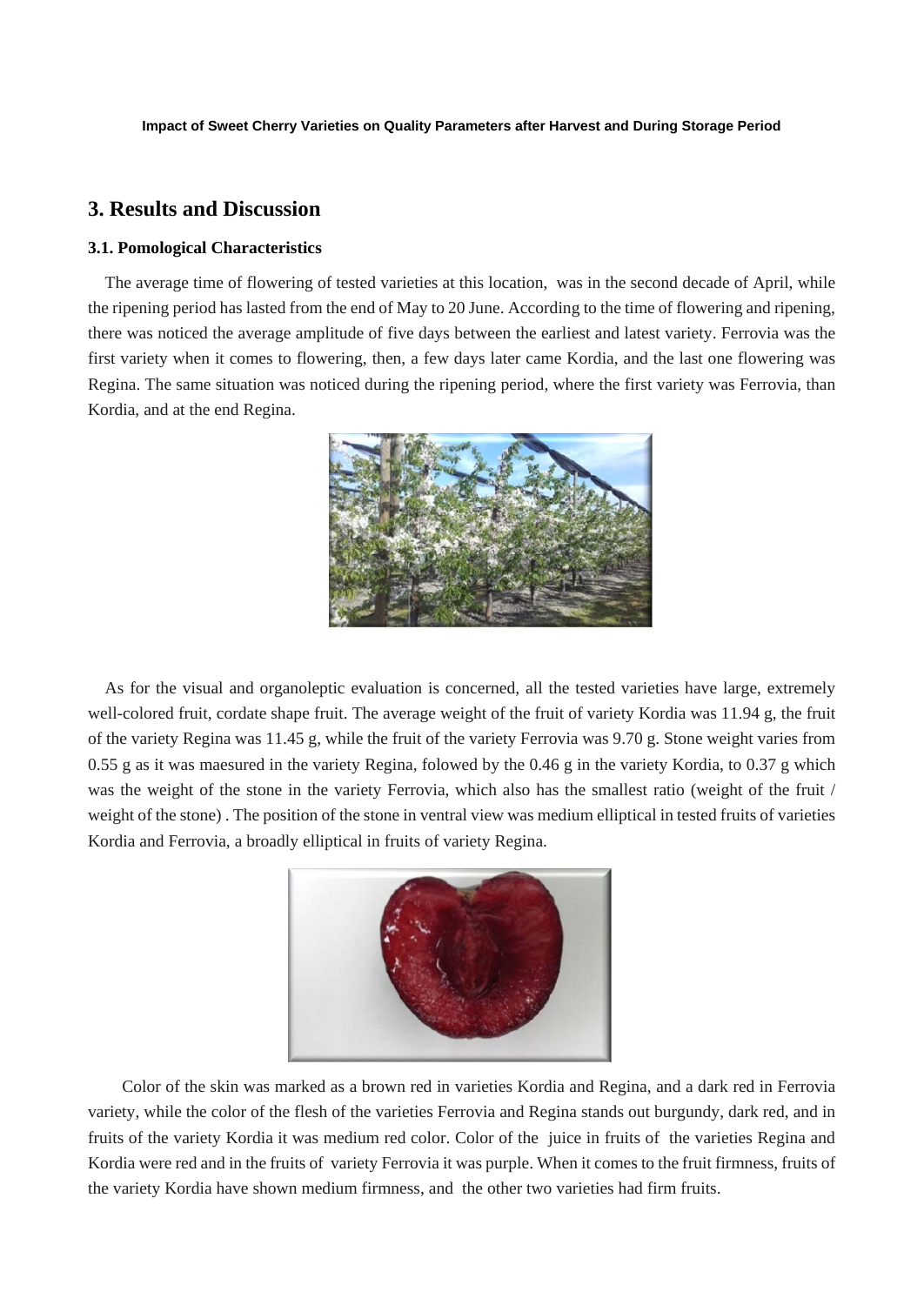

Since the sweet cherry fruits come to the market with the stalk, characteristics and appearance of the stalk are also important. Lenght, weight, freshness are monitored characteristics.

| <b>VARIETY NAME</b>                            | <b>KORDIA</b>          | <b>FERROVIA</b>        | <b>REGINA</b>         |
|------------------------------------------------|------------------------|------------------------|-----------------------|
| <b>FRUIT: SHAPE</b>                            | <b>CORDATE</b>         | <b>CORDATE</b>         | CORDATE               |
| <b>FRUIT: PISTIL END</b>                       | <b>FLAT</b>            | <b>FLAT</b>            | <b>FLAT</b>           |
| <b>FRUIT: COLOR OF SKIN</b>                    | <b>BROWN RED</b>       | <b>DARK RED</b>        | <b>BROWN RED</b>      |
| <b>FRUIT: COLOR OF FLESH</b>                   | <b>MEDIUM RED</b>      | <b>DARK RED</b>        | <b>DARK RED</b>       |
| <b>FRUIT: COLOR OF JUICE</b>                   | <b>RED</b>             | <b>PURPLE</b>          | <b>RED</b>            |
| <b>FRUIT: FIRMNESS</b>                         | <b>MEDIUM</b>          | <b>FIRM</b>            | <b>FIRM</b>           |
| <b>FRUIT: ACIDITY</b>                          | LOW                    | LOW                    | LOW                   |
| <b>FRUIT: SWEETNESS</b>                        | <b>HIGH</b>            | <b>HIGH</b>            | <b>HIGH</b>           |
| <b>FRUIT: JUCINESS</b>                         | <b>MEDIUM</b>          | <b>STRONG</b>          | <b>MEDIUM</b>         |
| <b>FRUIT: WEIGHT g</b>                         | 11.69                  | 10.50                  | 11.30                 |
| <b>FRUIT: LENGTH mm</b>                        | 24.05                  | 26.83                  | 27.16                 |
| <b>FRUIT: WIDTH mm</b>                         | 28.51                  | 28.44                  | 29.18                 |
| <b>RATIO WEIGHT OF FRUIT/WEIGHT OF STONE %</b> | 4.08                   | 4.18                   | 4.55                  |
| <b>STONE: SIZE</b>                             | <b>MEDIUM</b>          | <b>MEDIUM</b>          | LARGE                 |
| <b>STONE: SHAPE IN VENTRAL VIEW</b>            | <b>MEDIUM ELLIPTIC</b> | <b>MEDIUM ELLIPTIC</b> | <b>BROAD ELLIPTIC</b> |
| <b>STONE: WEIGHT g</b>                         | 0.44                   | 0.39                   | 0.51                  |
| <b>STALK: LENGTH mm</b>                        | 69.70                  | 64.80                  | 59.68                 |
| <b>STALK: THICKNESS mm</b>                     | 1.16                   | 1.15                   | 1.16                  |
| <b>STALK: WEIGHT g</b>                         | 0.10                   | 0.13                   | 0.20                  |

Fig. 1. Pomological Characteristics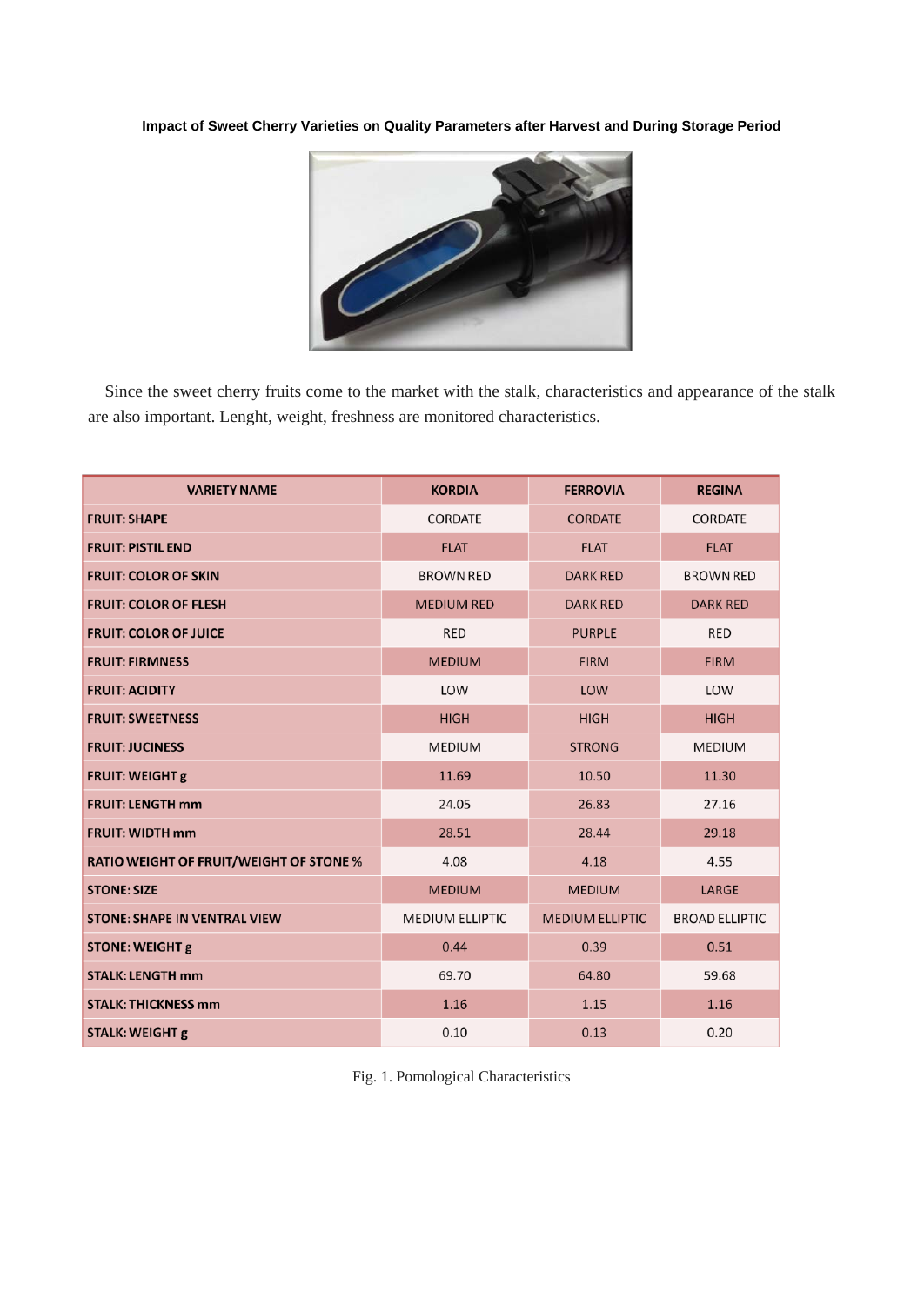

### **3.2. Soluble Solids and Sugar Content**

Fig.2. Sugar Content in 2014 and 2015, Blue – After Harvest, Rred – After 20 Days Storage

In year 2014 the highest content of sugar was in friuts of Kordia variety and it was 17.27%, in the Regina variety it was 15.97%, and 15.18% in the friuts of Ferrovia variety. When it comes to the soluble solids the highiest percentage had variety Kordia and it was 18.9%, then comes the variety Ferroviawith 18.3%, and with 18.2% Regina variety. In year 2015. the highest content of sugar was in friuts of Ferrovia variety and it was 18.40% ,in the Regina variety it was 17.10%, and 16.50 % in the friuts of Kordia variety. When it comes to the soluble solids the highiest percentage had variety Regina and it was 22.5%, then comes the variety Kordia with 21.9%, and with 18.8% Ferrovia variety.

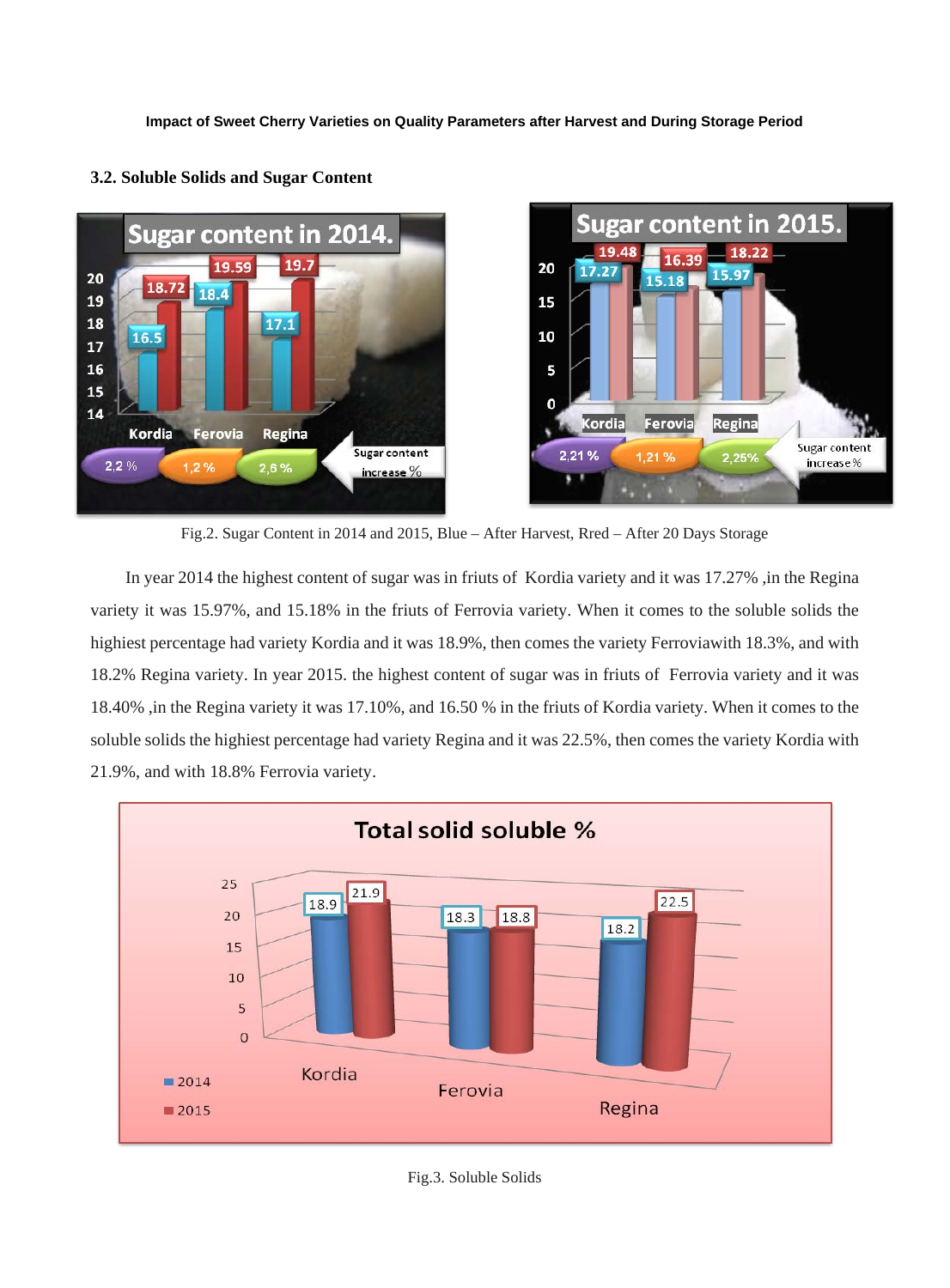When it comes to sensitivity to cracking of the fruit skin, which can be a significant problem in growing cherries, these varieties, grown on the same ground and in the same agroecological conditions, variety Ferrovia has shown the greatest sensitivity to cracking of the fruit skin.

## **3.3. Storage Period**

The research covered also the storage of the fruits of these varieties in refrigerators at a temperature of 4 degrees C, the refrigerator is not ULO, butcommon cooling chamber. After 7 days of storage, by visual inspection it was found that the fruits of the variety Regina kept firmness and fresh look, just in certain fruits,in some places around the stalk recess we might notice mild wrinkles on the epidermis, which was also the case with the fruits of other varieties. After 14 days, the fruits of variety Regina were partially retained the firmness, the skin of the fruit was slightly wrinkled, while the other two varieties fruits were considerably softer, with wrinkled skin and slightly dry stalk.

After 20 days of storage the fruit weight was measured to determine how big are the losses in weight. It was found that all three varieties did not loose more than 1.26 g, as much as it was measured in Ferrovia variety, in variety Kordia the loss in weight was 1.20 g, and the weightloss of the fruits in variety Regina was 1.15 g. As sugar content is concerned, it was increased by 2.25% in Regina variety, 2.21% for the variety Kordia and 1.21% at Ferrovia variety. The same methods and devices were used for this measurments, laboratory balance and refractometer.

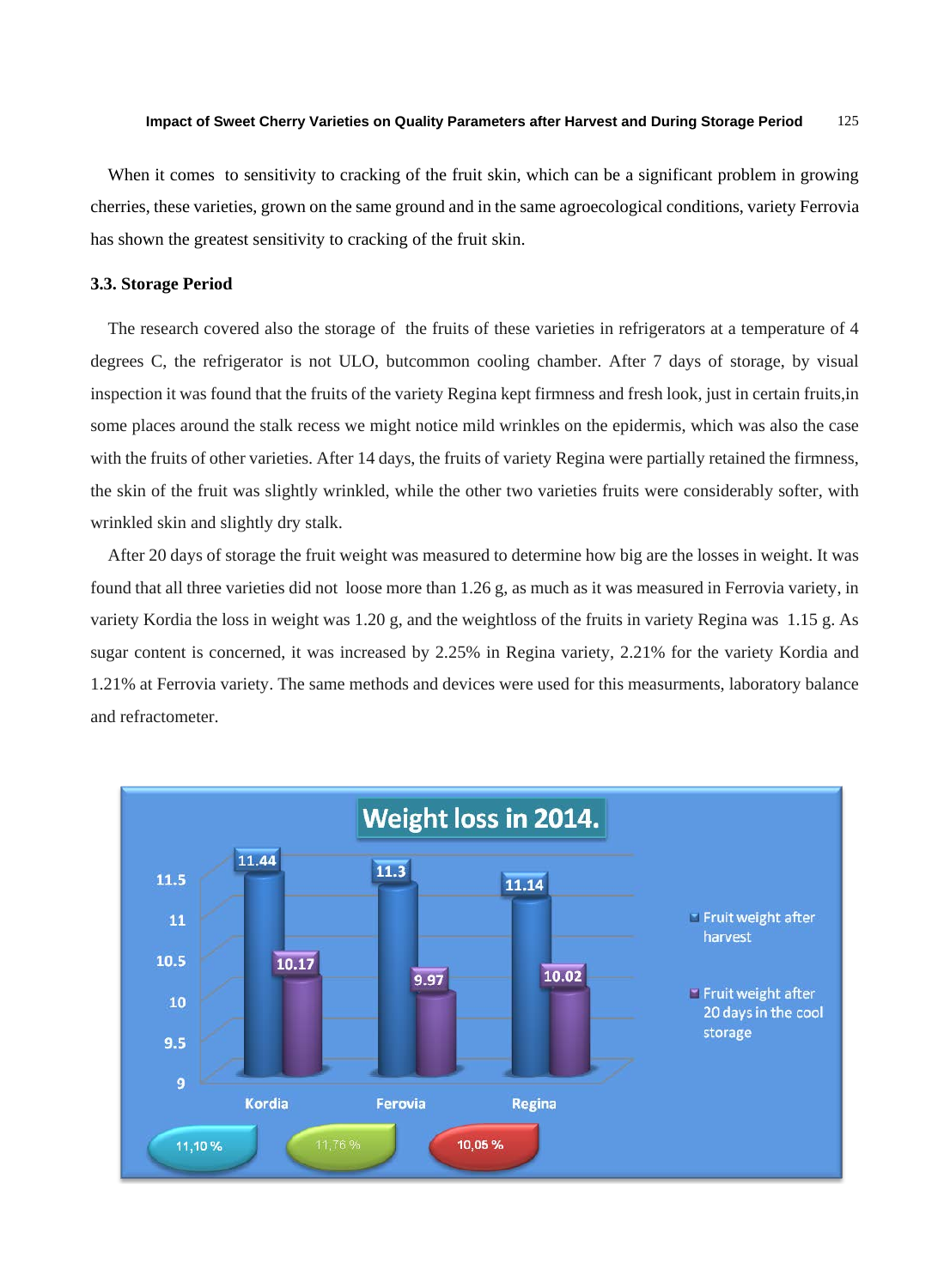



Fig 4. Weight Loss in 2014 and 2015

| Variety name                                 | Kordia                                                                                | Ferrovia                                                            | Regina                                            |
|----------------------------------------------|---------------------------------------------------------------------------------------|---------------------------------------------------------------------|---------------------------------------------------|
|                                              |                                                                                       |                                                                     |                                                   |
| Storing in the cool storage<br>after 7 days  | lost firmenss,<br>Partially<br>wrinkly<br>skin<br>slightly<br>mostly around the stalk | Partially lost firmenss,<br>slightly wrinkly skin                   | Firmenss<br>mostly<br>preserved,                  |
| Storing in the cool storage<br>after 14 days | Softer fruits, Partially lost<br>firmenss, slightly wrinkly<br>skin                   | Considerably<br>softer<br>fruits, lost<br>firmness,<br>wrinkly skin | Partially lost firmenss,<br>slightly wrinkly skin |

Fig. 5. Visual Evaluation After Storage